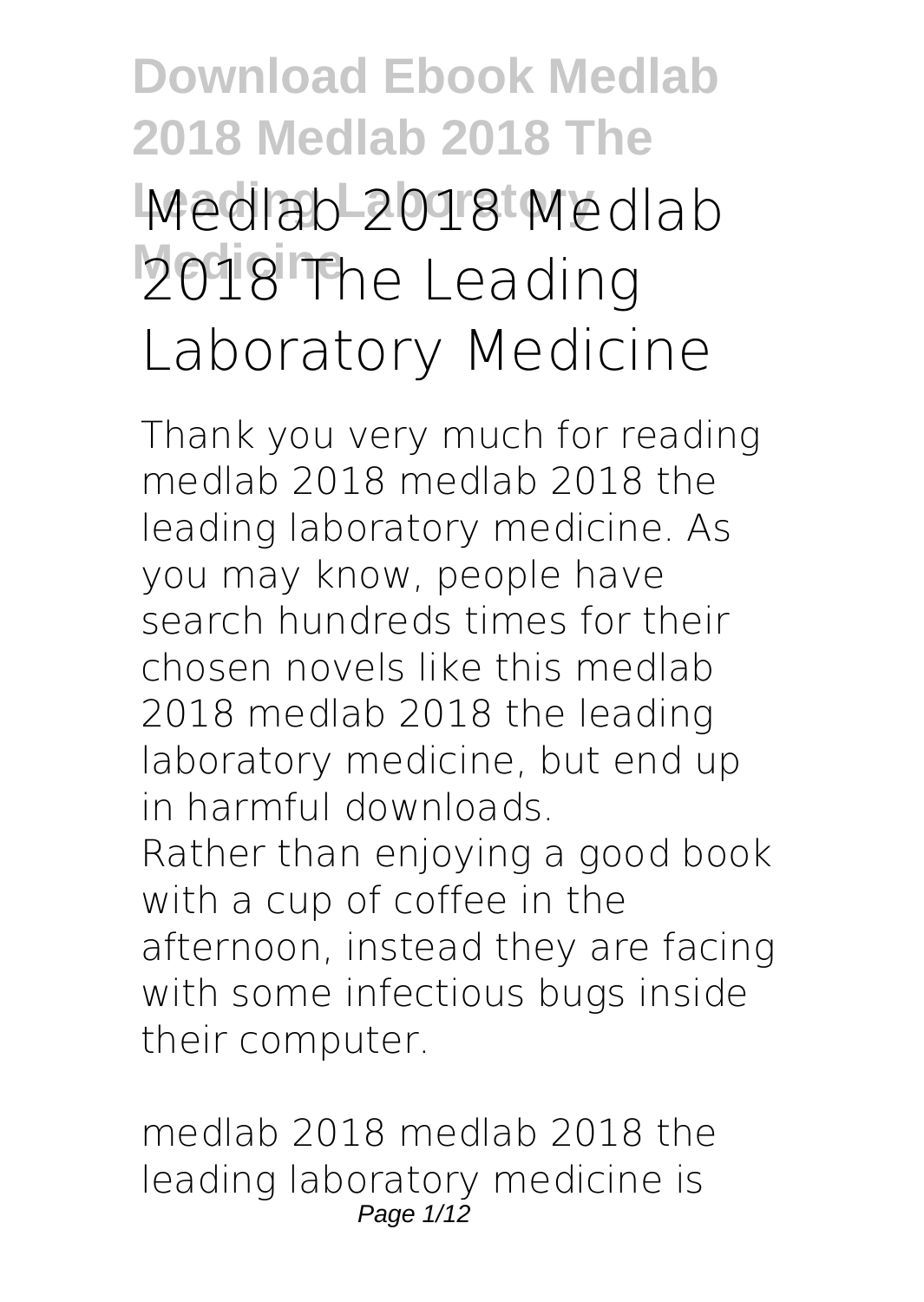**Leading Laboratory** available in our digital library an **Medicine access to it is set as public**<br> **Contract and act it instantly** so you can get it instantly. Our digital library saves in multiple locations, allowing you to get the most less latency time to download any of our books like this one.

Kindly say, the medlab 2018 medlab 2018 the leading laboratory medicine is universally compatible with any devices to read

*Medlab 2018 Medlab 2018 The* His Highness Sheikh Mohammed bin Rashid Al Maktoum, Vice-President and Prime Minister of the UAE and Ruler of Dubai, on Thursday visited Arab Health and Medlab Middle East Exhibition and Page 2/12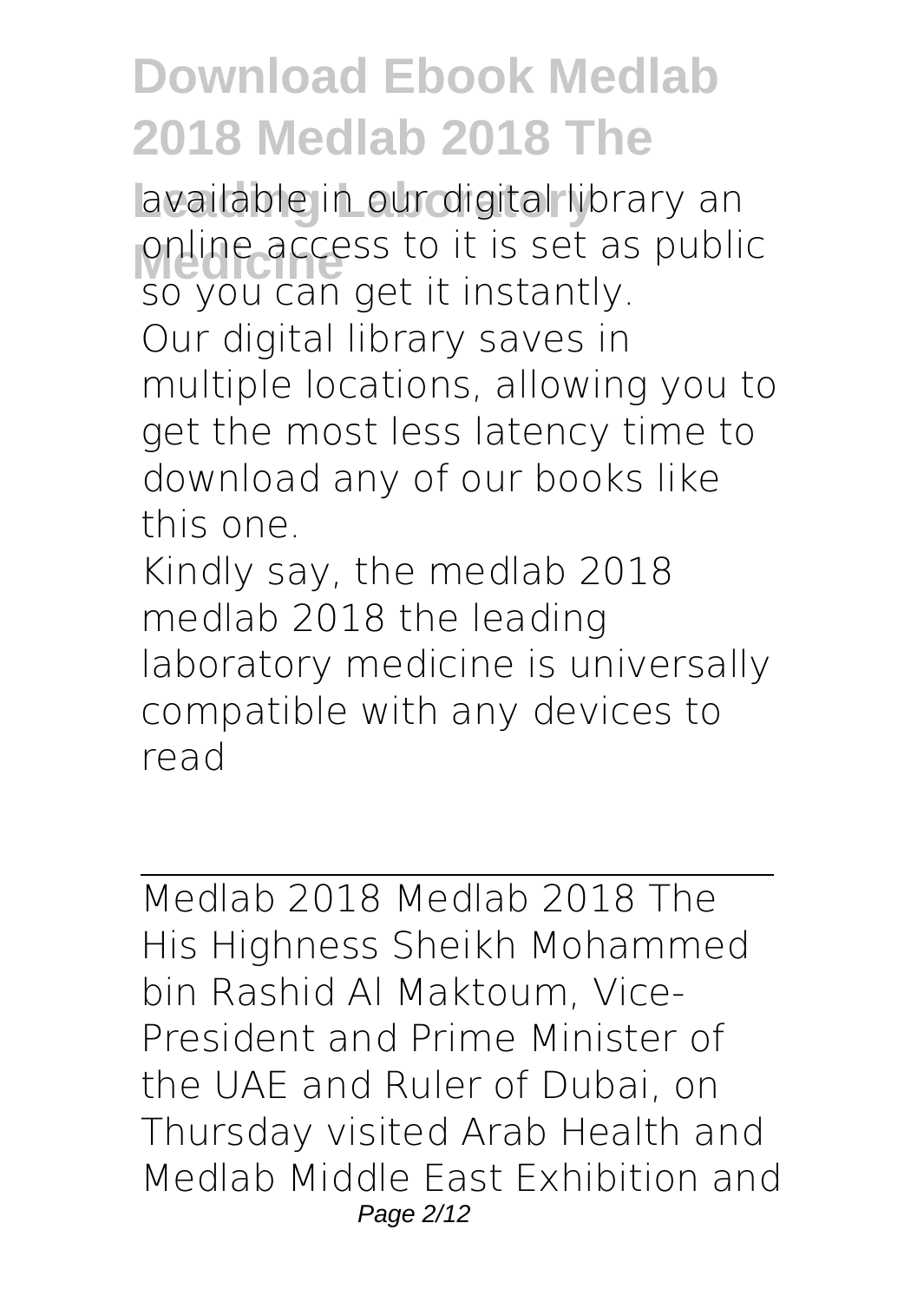**Download Ebook Medlab 2018 Medlab 2018 The Congress Laboratory Medicine** *Sheikh Mohammed visits Arab Health Exhibition* Dubai's business environment is expected to see positive momentum in the third quarter of 2021 as confidence among companies and investors improves ahead of Expo 2020 Dubai, ...

*New Dubai Chamber survey points to improving business confidence* More than 20,000 healthcare, laboratory and trade professionals are expected to attend the Arab Health and Medlab Middle East live, in-person events, with many more joining online The future of ... Page 3/12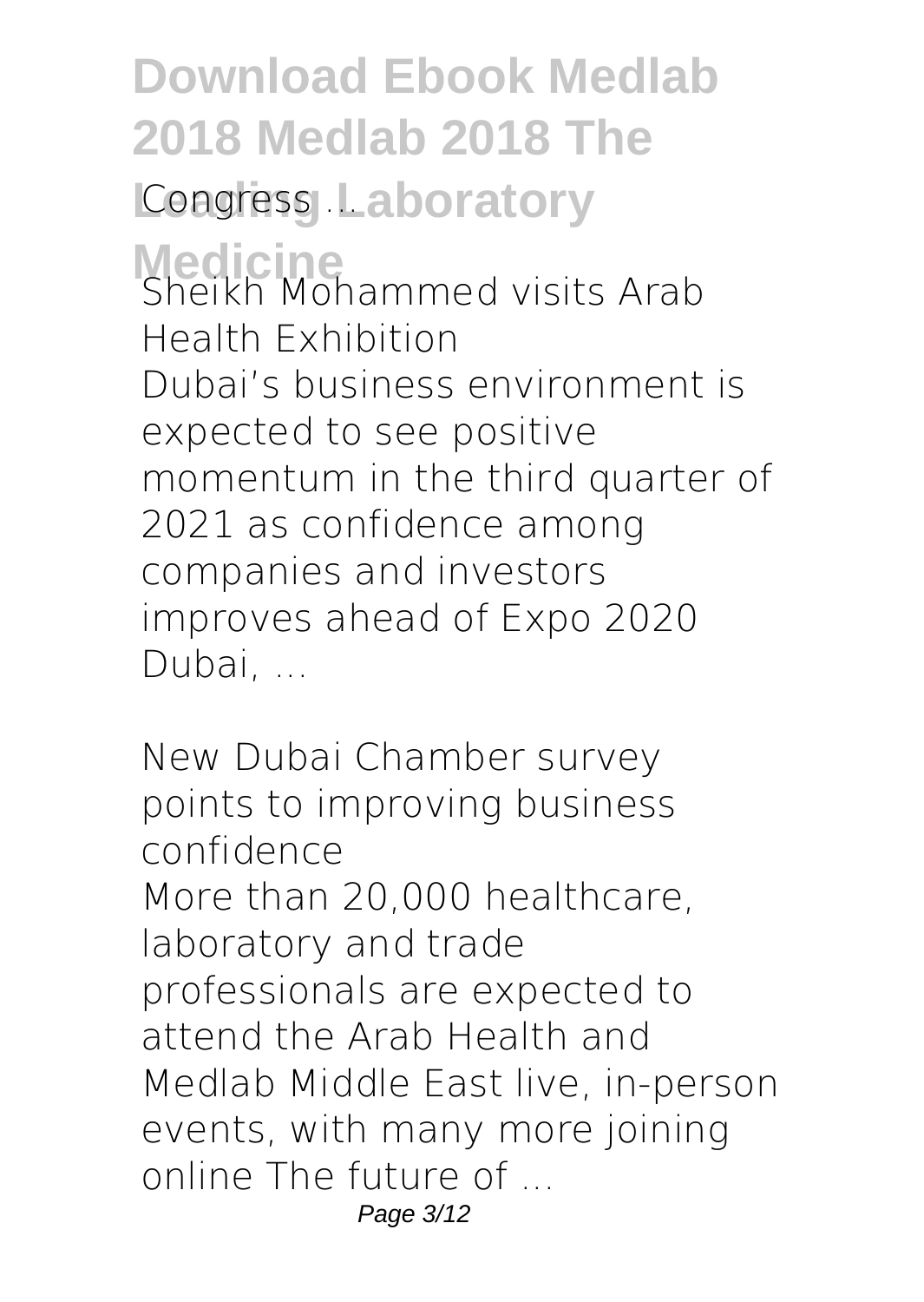**Download Ebook Medlab 2018 Medlab 2018 The Leading Laboratory Medicine** *Arab Health 2021 to highlight transformation of healthcare post pandemic* BEIJING - Asian public financing entities provided more than 90%

of the funding for all new crossborder coal-fired power projects around the world excluding China in the period 2013-2018, according ...

*Asia public entities, led by China, supplied over 90% of cross-border coal power funding in 2013-2018 -research*

Spatter formation using novel argon-helium gas mixture (Image: Linde) The introduction of the novel gas mixture follows results from a joint development program between Linde and 3D Page 4/12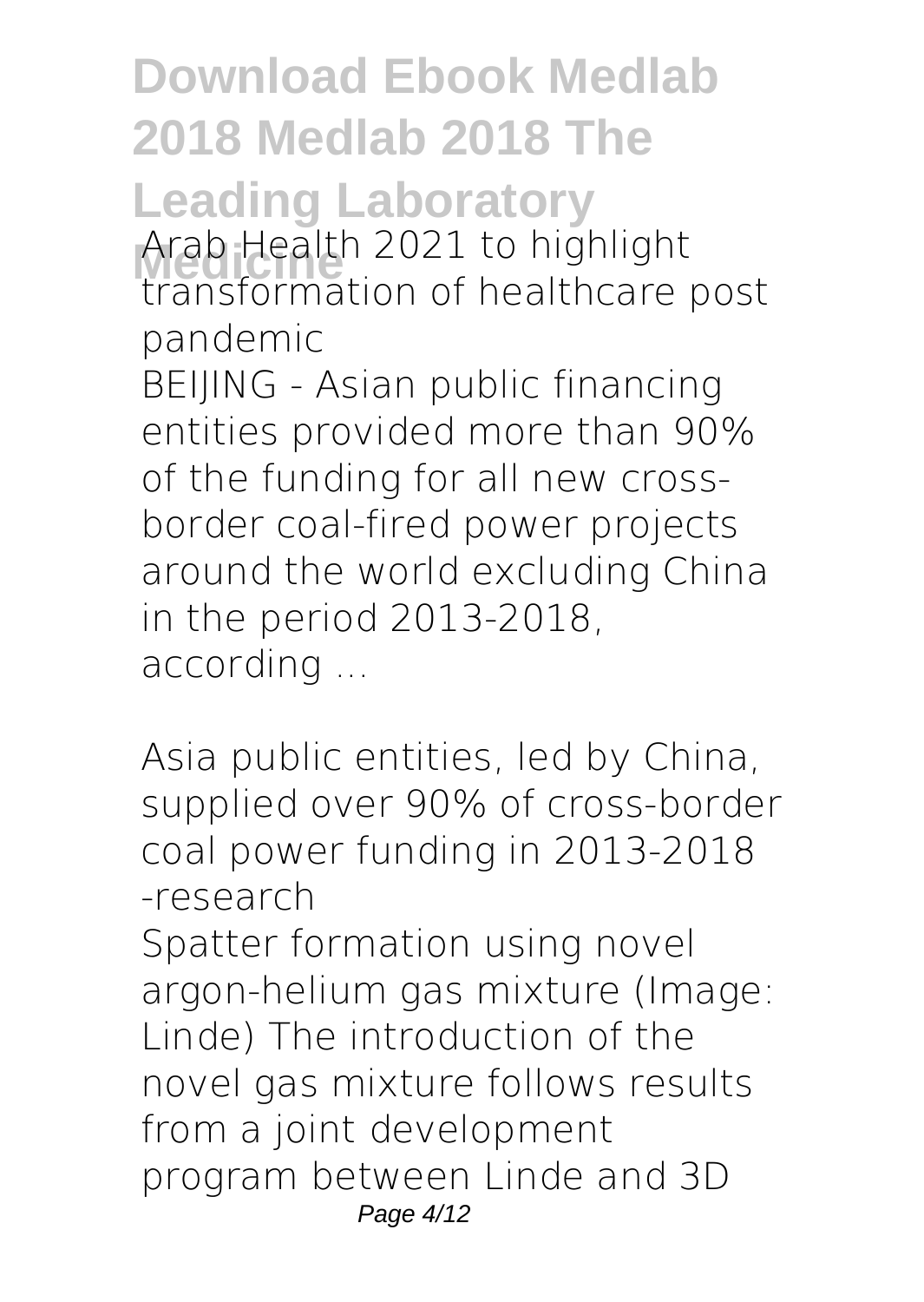**Medlab – part of ratory** 

**Medicine** *Atmospheric gas mixture promises improved titanium printing*

Research and development of NanaBis via clinical trials for drug approval, use of the Australian Special Access Scheme NanaBis? and other Cannabis related products, development of Medlabs ...

*Medlab Clinical Limited* When autocomplete results are available use up and down arrows to review and enter to select. Touch device users, explore by touch or with swipe gestures.

*Medlab Clinical Ltd* Cannabinoids are chemicals Page 5/12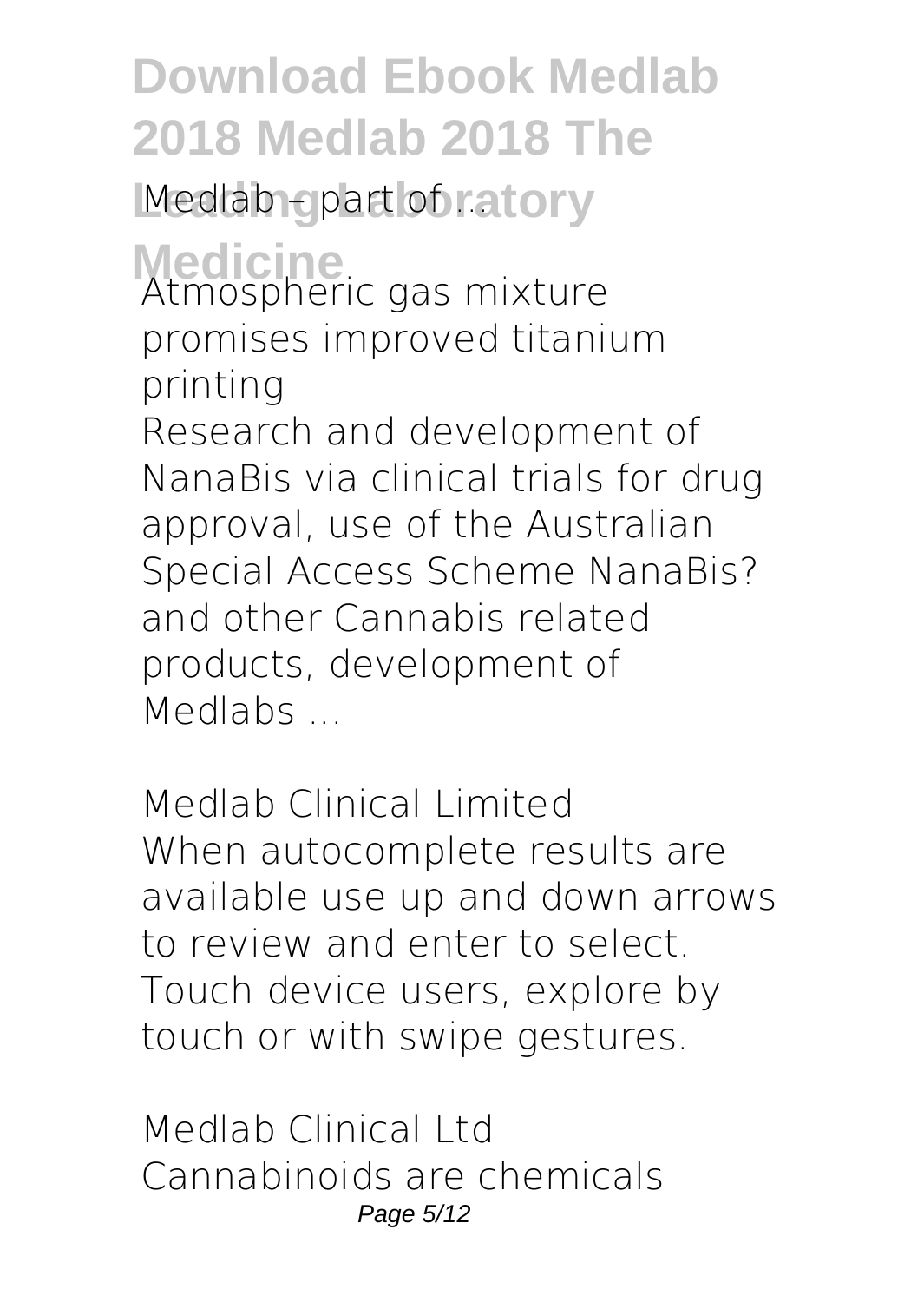found both in plants and in pain **relieving pathways in human**<br>regular patworks A major pat neural networks. A major natural source of these chemicals is Cannabis sativa, the plant with a long history ...

*Industry Research Report on Cannabinoid Therapy Segmentation and Growth Assessments* SEOUL, South Korea, June 29, 2021 /CNW/ -- South Korea's leading biotechnology firm Seegene Inc. (KQ 096530) today introduced its new deployable container laboratory "MOBILE STATION", at the Medlab ...

*Seegene unveils "MOBILE STATION," for on-site routine testing at public-use facilities and* Page 6/12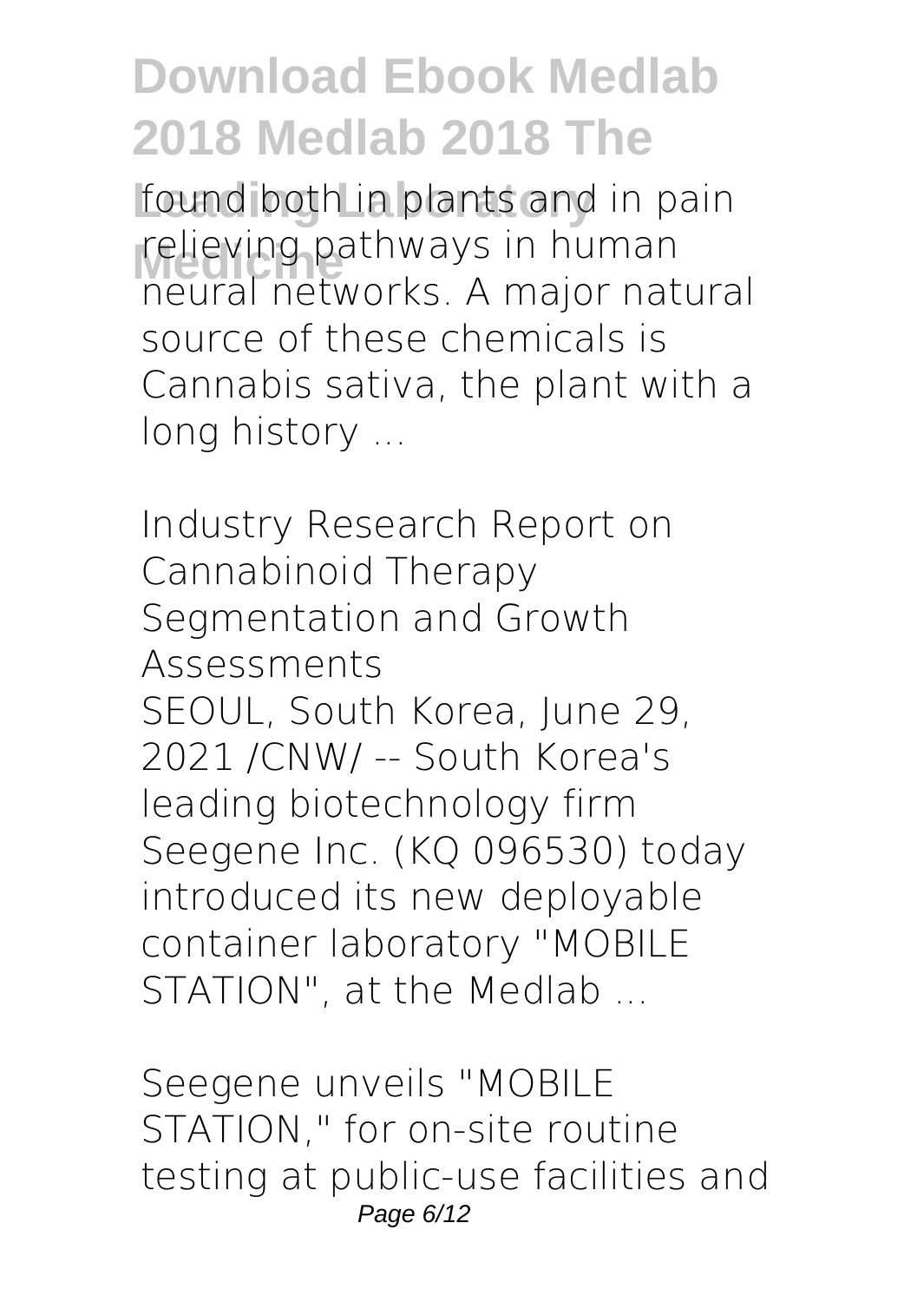**Leading Laboratory** *communities* **Speaking to the media, commerce** secretary Anup Wadhawan said that excellent growth of Agri exports in the financial year 2021 (FY21) has come after it remained stagnant for the past three years ...

*India's merchandise exports may reach \$87.2 billion in 1st quarter* ICV certificates indicate the amount of indigenization of a business. In 2018, the Abu Dhabi National Oil Company (ADNOC) introduced the ICV programme to drive Emiratisation, GDP diversification and ...

*Abu Dhabi government awarded tenders worth \$1.25bln to local companies last year* Page 7/12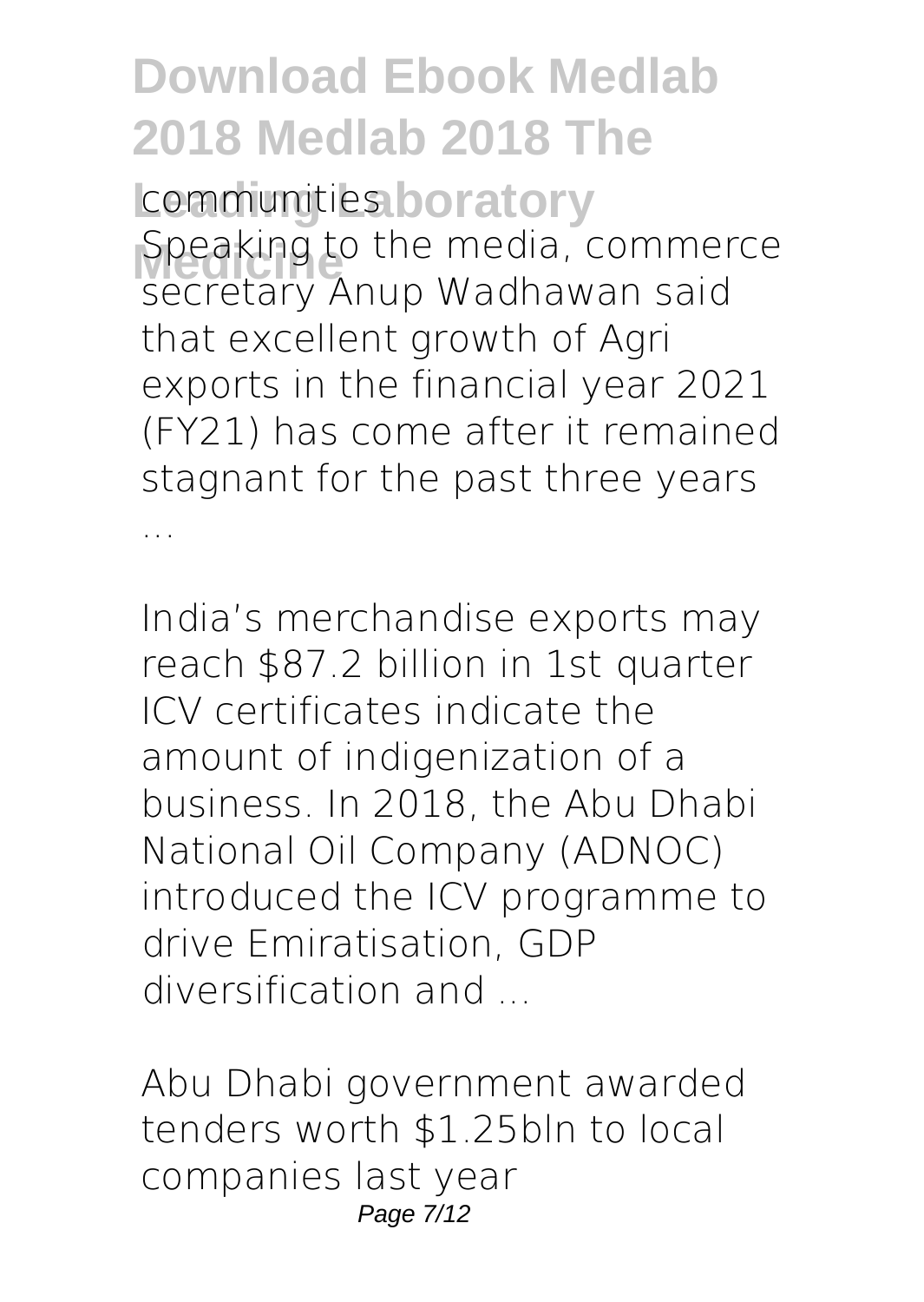Since launching in 2018, **Medicine** 20 million tests for 500,000 users LambdaTest has run more than in 132 different countries. "At Microsoft, our primary mission is to deliver best-in-class solutions that  $\overline{a}$ 

*LambdaTest unveils a Microsoft Teams App to power website* ? Under the conditions set out in Article 5 of AMF Decision No. 2018-01 in the event of the implementation of stabilisation measures within the meaning of MAR or during a public offer or pre-offer ...

*Affluent Medical : Liquidity contract implementation with Kepler Cheuvreux.* Act 2018 (the "UK Prospectus Page 8/12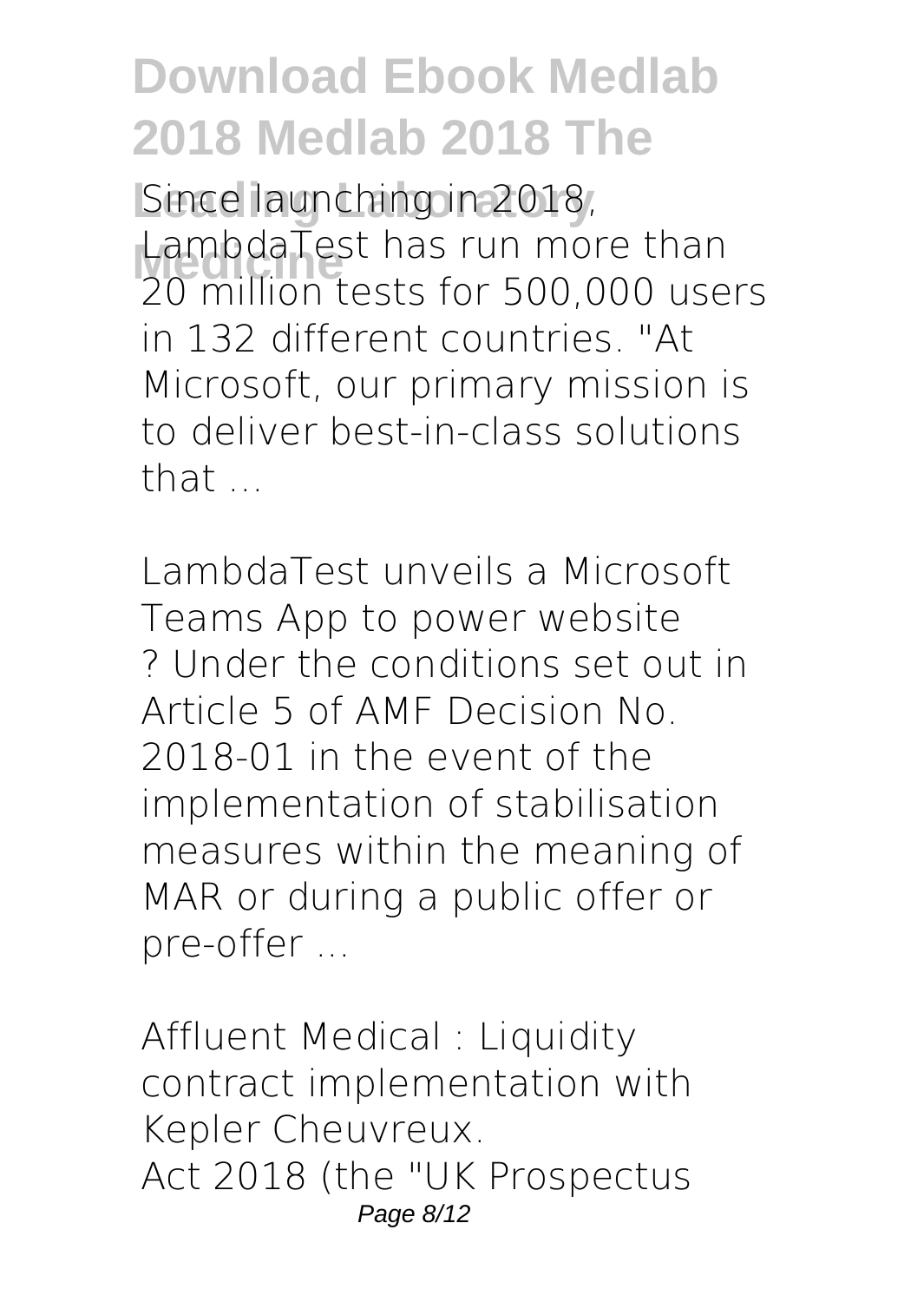Regulation") and must be read in conjunction with the Base<br>Prespectus dated 17 May Prospectus dated 17 May 2021 (the " Current Base Prospectus") which constitutes a base prospectus for the ...

*Amundi Physical Metals plc: Final Terms -4-*

It also provides market size and forecast estimates from the year 2018 to 2028 with respect to five major regions. The Laboratory Furniture Market by each region is later sub-segmented by ...

*Laboratory Furniture Market 2021 Growth Overview, COVID-19 Impact Overview, SWOT Analysis, Segmentation, Future Trends, Regional Outlook* Having previously interned with Page  $9/12$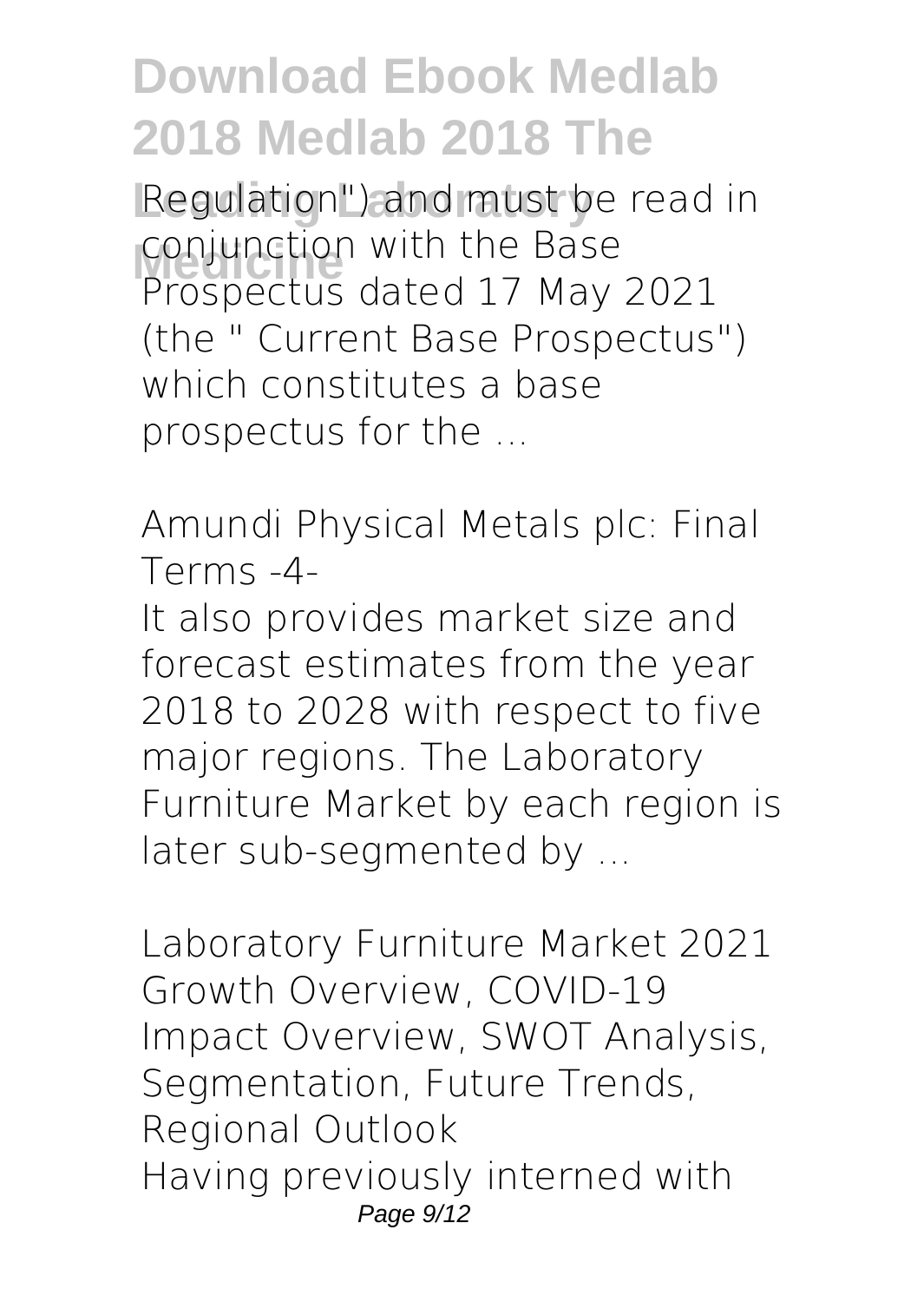**Leading Laboratory** Jupiter's Sustainable Investing team in 2018, Malken is<br>to the company in a new team in 2018, Maiken is returning permanent role, working closely with Abbie Llewellyn-Waters and analyst ...

*Jupiter builds out sustainable investing capability with new investment hires* "We welcome the early release of PTA prisoners, but the pardon of Duminda Silva, whose conviction the Supreme Court upheld in 2018, undermines rule of law. Accountability and equal access to ...

*US accuses Sri Lanka of undermining the rule of law* We are proud to have paid 98.1 per cent of life insurance claim Page 10/12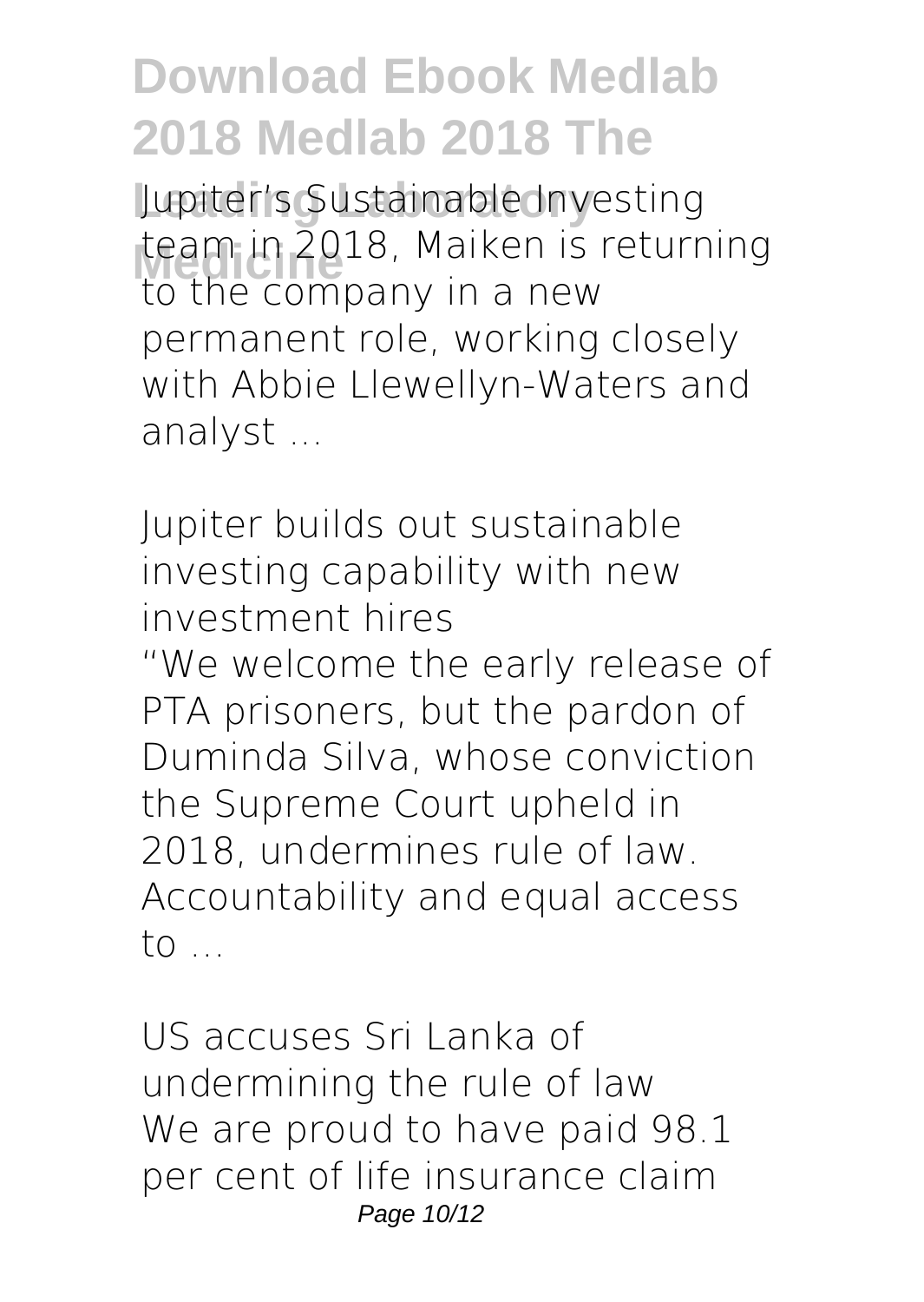payments, amounting to a total of \$136 million in customer benefits<br>hotwoon lanuary 2018 and between January 2018 and December 2020." Richa Bhagari

...

*Covid-19 ranks among leading risks to life in the Middle East* Headquartered in Atlanta, GA, SCMO 2 is a leading supply chain planning firm that achieved SAP Gold Partner status in 2018. SCMO 2 will join its platform to architect supply chains solutions that ...

*Monroe Capital Supports Trinity Hunt Partners' Argano* Headquartered in Atlanta, GA, SCMO 2 is a leading supply chain planning firm that achieved SAP Gold Partner status in 2018. Page 11/12